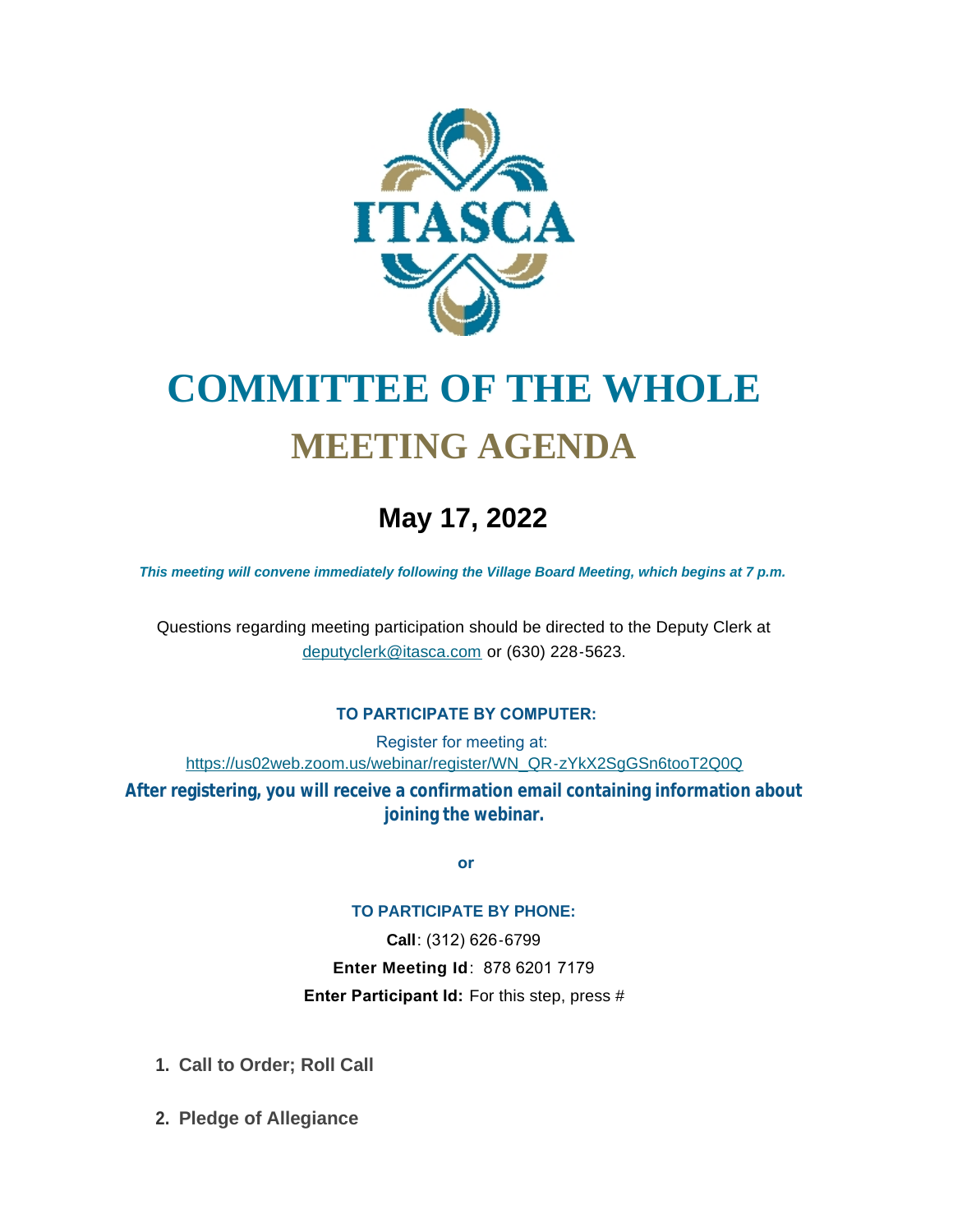- **Audience Participation 3.**
- **Presentation of Meeting Minutes 4.**
	- **Committee of the Whole – May 3, 2022 a. Documents:**

#### [20220503 COW Minutes.pdf](http://www.itasca.com/AgendaCenter/ViewFile/Item/7695?fileID=9495)

- **President's Comments 5.**
- **Community Development Committee 6.** Chair Trustee Gavanes; Co-Chair Trustee Leahy
	- **Discussion and possible action regarding Zoning Ordinance Text a. Amendment related to Downtown Zoning District Uses (PC 21- 013)**

**Documents:**

[ComDev A - PC 21-013 - Text Amendment - Downtown Uses -](http://www.itasca.com/AgendaCenter/ViewFile/Item/7696?fileID=9496) 051722.Pdf

**Discussion and possible action regarding a Temporary Zoning b. Certificate Request for Church Street Brewing Co. to operate Hamilton Lakes Beer Garden at 500 Park Boulevard** 

**Documents:**

[ComDev B - Temporary Zoning Cert - Hamilton Lakes Beer](http://www.itasca.com/AgendaCenter/ViewFile/Item/7697?fileID=9497)  Garden.pdf

- **Capital & Infrastructure Committee 7.** Chair Trustee Aiani; Co-Chair Trustee Madaras
	- **Discussion and possible action regarding Itasca Roadway and a. Infrastructure Improvements – Elm Street Payment Request #7 to DiMeo Brothers Inc. in the amount of \$369,007.74**

**Documents:**

Cap - A - [Elm Street Payment 7 -](http://www.itasca.com/AgendaCenter/ViewFile/Item/7698?fileID=9499) 051122.Pdf

**Finance & Operations Committee 8.** Chair Trustee Powers; Co-Chair Trustee Linsner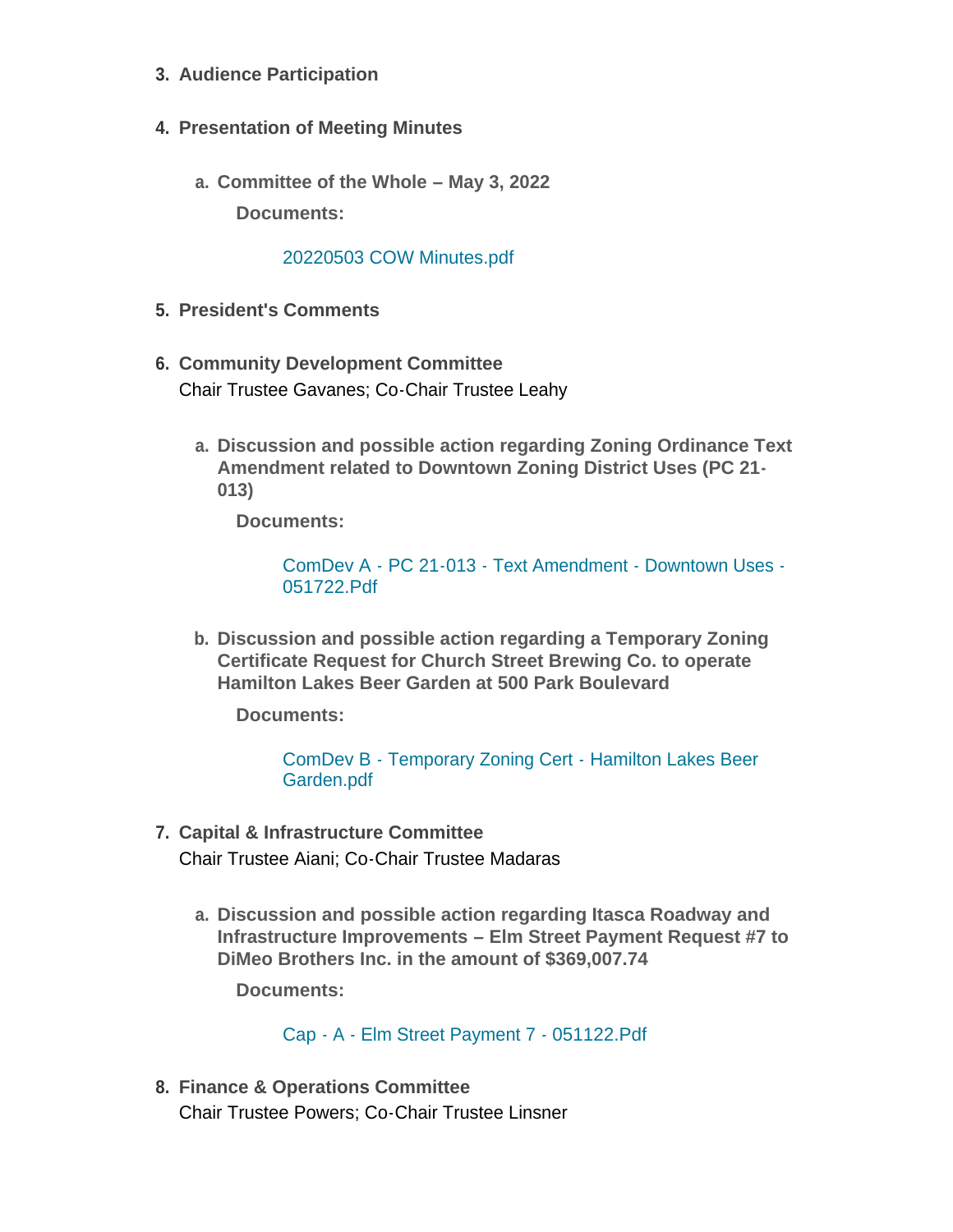**Discussion and possible action regarding an Enhanced a. Networks Task Order for IT Professional Service Support regarding Axon Camera System Requirements**

**Documents:**

Fin A - [Task Order Enhanced Networks Axon IT Requirements -](http://www.itasca.com/AgendaCenter/ViewFile/Item/7699?fileID=9500) 051322.Pdf

**Discussion and possible action regarding an Enhanced b. Networks Task Order for IT Professional Service Support regarding the Department of Justice Request**

**Documents:**

Fin B - [Task Order Enhanced Networks BlueStar -](http://www.itasca.com/AgendaCenter/ViewFile/Item/7700?fileID=9501) 051322.Pdf

**Discussion and possible action regarding an Enhanced c. Networks Task Order for IT Professional Service Support regarding the ERP Implementation**

**Documents:**

Fin C- [Task Order Enhanced Networks ERP -](http://www.itasca.com/AgendaCenter/ViewFile/Item/7701?fileID=9502) 051322.Pdf

**Discussion and possible action regarding Enhanced Network's d. Professional Service Agreement for a 1 Year Contract Extension of Support Services**

**Documents:**

## Fin D - [Support Service Contract 2022-2023.Pdf](http://www.itasca.com/AgendaCenter/ViewFile/Item/7702?fileID=9503)

**Discussion and possible action regarding Enhanced Network's e. Professional Services Agreement of Public Works SCADA IT Network**

**Documents:**

#### Fin E - [SCADA IT Network Support Service Contract 2022-](http://www.itasca.com/AgendaCenter/ViewFile/Item/7703?fileID=9504) 2023.Pdf

- **Intergovernmental Committee 9.** Chair Trustee Leahy; Co-Chair Trustee Aiani
- **10. Department Head Reports**
- **Village Administrator Report 11.**